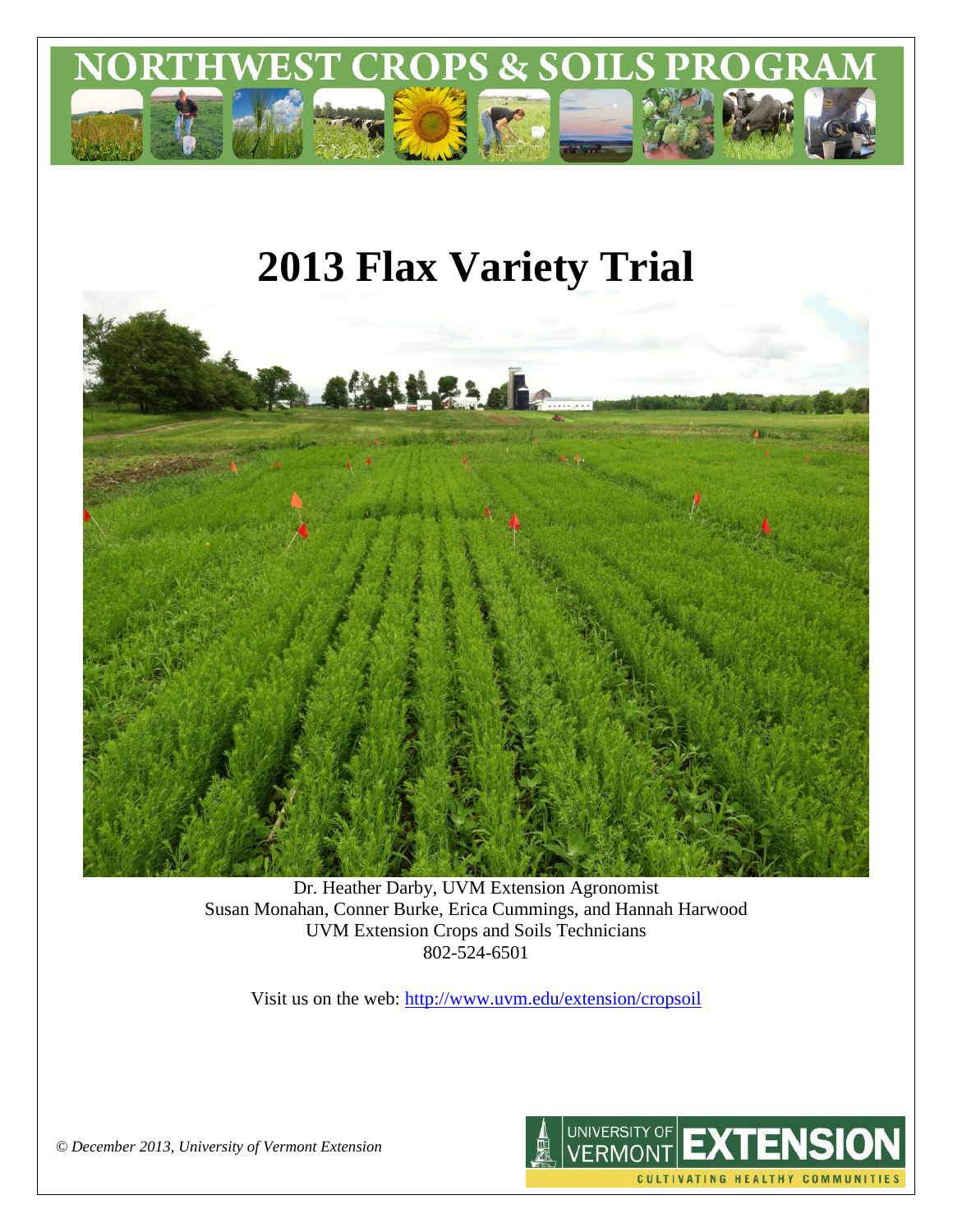#### **2013 FLAX VARIETY TRIAL**

Dr. Heather Darby, University of Vermont Extension heather.darby[at]uvm.edu

Flax *(Linum usitatissimum* L.*)* is a multi-purpose crop grown for its fiber, oil (linseed oil), and meal. The importance of flax as a major crop in the United States dropped drastically in the 1980's when latex paints replaced linseed oil based paint. Recently there has been renewed interest in flax, both for human consumption and for animal feed, for its high levels of heart-healthy omega-3 fatty acids. This variety trial was established to determine what flax varieties can grow and thrive in Vermont's climatic conditions.

## **MATERIALS AND METHODS**

Twelve flax varieties were planted at Borderview Research Farm in Alburgh, VT on 23-Apr 2013. General plot management is listed in Table 1. The experimental design was a randomized complete block replicated 4 times. Plot size was 5' x 20'. The previous crop was corn silage, and prior to that, the site had been in sod. The field was disked and spike tooth harrowed prior to planting. Plots were seeded with a Kincaid Cone Seeder at a seeding rate of 50 lbs acre<sup>-1</sup>.

Population and vigor were measured on 22-May. Populations were determined by taking two 1/3 meter counts per plot. On 9-Jul plant heights were measured, and the severity of lodging was recorded as a percent of plot lodged. Flax plots were harvested with an Almaco SP50 small plot combine on 6-Sep 2013. The harvest area was 5' x 20'. Seed was cleaned with a small Clipper M2B cleaner (A.T. Ferrell, Bluffton, IN). The varieties of flax grown are listed in Table 2. Results were analyzed with an analysis of variance in SAS (Cary, NC). The Least Significant Difference (LSD) procedure was used to separate cultivar means when the F-test was significant ( $p < 0.10$ ).

| <b>Trial Information</b> | <b>Borderview Research Farm</b><br>Alburgh, VT |  |  |
|--------------------------|------------------------------------------------|--|--|
| Soil Type                | Benson rocky silt loam                         |  |  |
| Previous crop            | Corn                                           |  |  |
| Planting date            | $23-Apr$                                       |  |  |
| Harvest date             | 6-Sep                                          |  |  |
| Seeding rate             | 50 lbs $\arccos 50$                            |  |  |
| Tillage methods          | Mold board plow, disk, and spike tooth harrow  |  |  |

**Table 1. General plot management.**

Variations in yield and quality can occur because of variations in genetics, soil, weather and other growing conditions. Statistical analysis makes it possible to determine whether a difference among varieties is real, or whether it might have occurred due to other variations in the field. At the bottom of each table, a LSD value is presented for each variable (i.e. yield). Least Significant differences (LSD's) at the 10% level of probability are shown. Where the difference between two treatments within a column is equal to or greater than the LSD value at the bottom of the column, you can be sure in 9 out of 10 chances that there is a real difference between the two varieties. Treatments that were not significantly lower in performance than the highest value in a particular column are indicated with an asterisk. In the example below, A is significantly different from C but not from B. The difference between A and B is equal to 1.5, which is less than the LSD value of 2.0. This means that these varieties did not differ in yield. The difference between A and C is equal to 3.0, which is greater than the LSD value of 2.0. This means that the yields of these varieties were significantly different from one another. The asterisk indicates that B was not significantly lower than the top yielding variety. **Variety Yield** A 6.0 B 7.5\*  $C = 9.0*$ **LSD 2.0**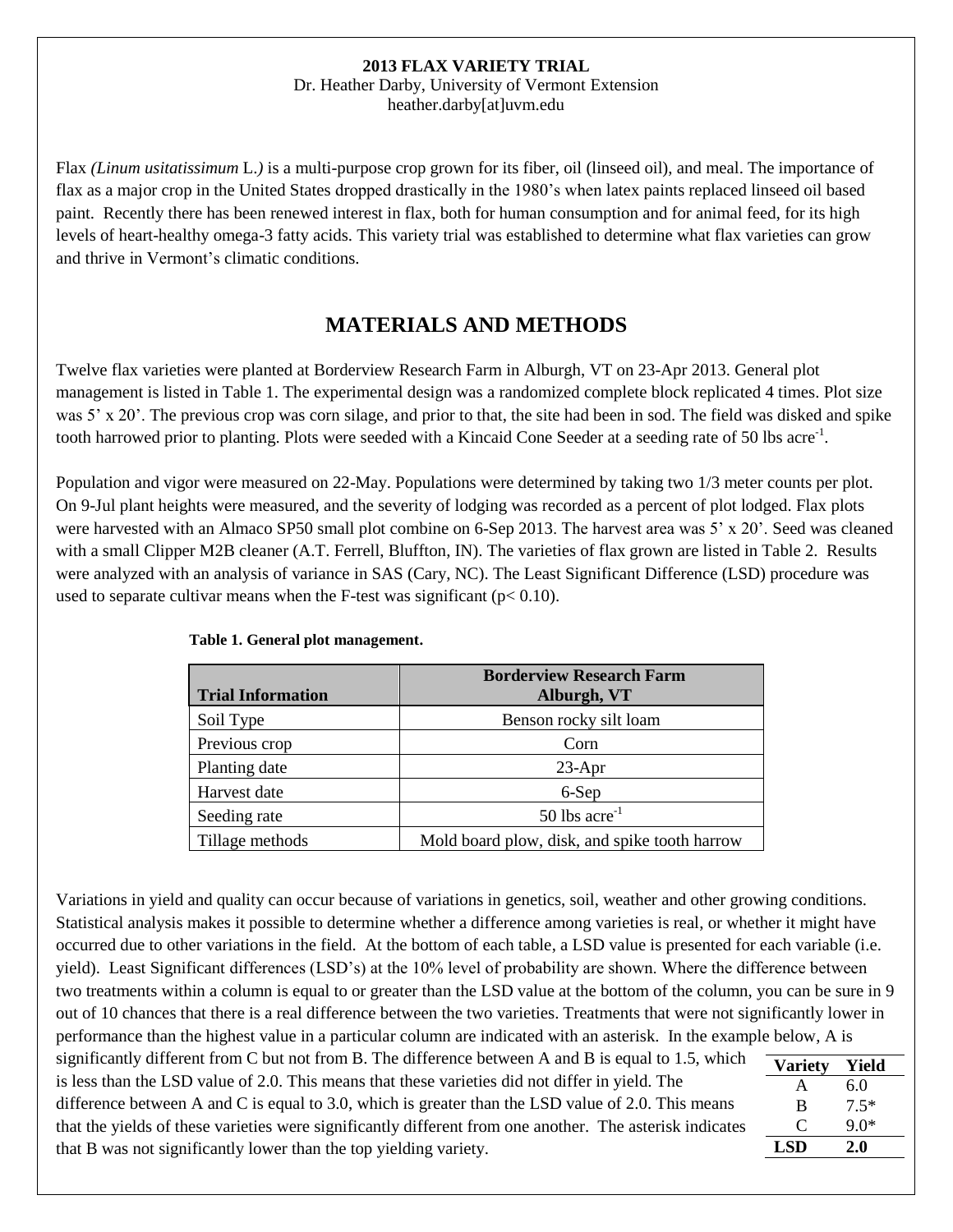| <b>Variety</b>         | Origin       | Year<br>released | Seed color   |
|------------------------|--------------|------------------|--------------|
| Carter                 | North Dakota | 2004             | Yellow       |
| <b>ND 2055</b>         | North Dakota | $\ast$           | <b>Brown</b> |
| <b>ND 2059</b>         | North Dakota | $\ast$           | <b>Brown</b> |
| Neche                  | North Dakota | 1988             | <b>Brown</b> |
| Nekoma                 | North Dakota | 2002             | <b>Brown</b> |
| Omega                  | North Dakota | 1989             | Yellow       |
| Pembina                | North Dakota | 1998             | <b>Brown</b> |
| Prairie Blue           | Canada       | 2003             | <b>Brown</b> |
| <b>Prairie Thunder</b> | Canada       | 2006             | <b>Brown</b> |
| Rahab 94               | South Dakota | 1994             | <b>Brown</b> |
| Webster                | South Dakota | 1998             | <b>Brown</b> |
| York                   | North Dakota | 2002             | <b>Brown</b> |

**Table 2. Flax varieties, origin, year released and seed color.** 

\*Experimental line, has not been publically released.

### **RESULTS AND DISCUSSION**

Seasonal precipitation and temperature recorded at a weather station in Alburgh, VT are shown in Table 3. From April to September, there was an accumulation of 4511 Growing Degree Days (GDDs) in Alburgh which is 18 GDDs less than the 30-year average. Flax needs 1603 GDD to reach maturity.

|  | Table 3. Seasonal weather data <sup>1</sup> collected in Alburgh, VT, 2013. |  |
|--|-----------------------------------------------------------------------------|--|
|  |                                                                             |  |

| Alburgh, VT                         | April   | <b>May</b> | June   | July    | <b>August</b> |
|-------------------------------------|---------|------------|--------|---------|---------------|
| Average temperature $({}^{\circ}F)$ | 43.6    | 59.1       | 64.0   | 71.7    | 67.7          |
| Departure from normal               | $-1.2$  | 2.7        | $-1.8$ | 1.1     | $-1.1$        |
|                                     |         |            |        |         |               |
| Precipitation (inches)              | 2.12    | 4.79       | 9.23   | 1.89    | 2.41          |
| Departure from normal               | $-0.7$  | 1.34       | 5.54   | $-2.26$ | $-1.5$        |
|                                     |         |            |        |         |               |
| Growing Degree Days (base 32°F)     | 349     | 848        | 967    | 1235    | 1112          |
| Departure from normal               | $-35.6$ | 91.4       | $-47$  | 36.8    | $-27.2$       |

<sup>1</sup>Based on weather data from a Davis Instruments Vantage Pro2 with WeatherLink data logger.

Historical averages are for 30 years of NOAA data (1981-2010) from Burlington, VT.

ⱡ June 2013 precipitation data based on National Weather Service data from cooperative stations in South Hero, VT

(http://www.nrcc.cornell.edu/page\_summaries.html)

Flax yields and plot characteristics are listed in Table 4. Plant populations measured on 22-May resulted in significant differences between flax varieties with Neche having the highest population of 546 plants  $m<sup>-2</sup>$ . However, those differences did not relate to yield differences when the plots were harvested on 6-Sep. Flax yields ranged from 255 to 634 lbs. acre<sup>-1</sup> (Figure 2), which is much lower than typical yields from regions where flax is normally grown. Yields from variety trials in North Dakota range from 1200-2100 lbs acre<sup>-1</sup>. While yields from our Vermont flax trial probably did not match North Dakota yields, our harvest yields are likely much lower than actual yields due to the challenges faced in harvesting. Yields from our Vermont flax trial were lower than North Dakota yields. Yield was mostly compromised due to harvest difficulties with the plot combine. Direct combining the light-weight flax seed proved more challenging than expected. The air on the combine needed to be shut-off so seed would not be lost out the back of the combine.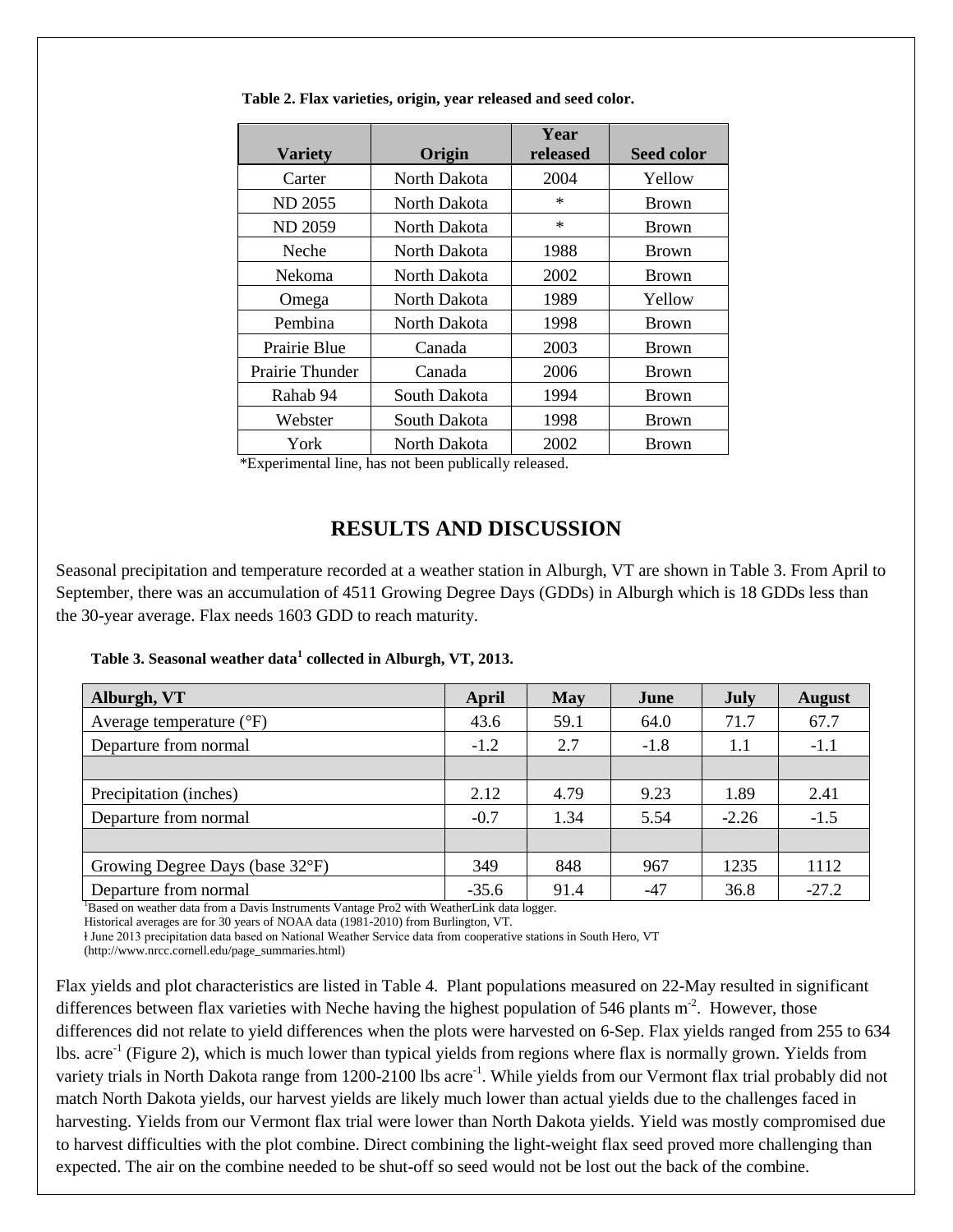Unfortunately, this resulted in all of the chaff and seed getting plugged in the base of the combine. Once plugged it was very difficult to remove the seed without losing some of the plot onto the ground. This issue would have likely been alleviated if the crop was swathed and dried prior to harvest. Unfortunately, the weather at the time of harvest was not favorable for swathing so direct combining was used for harvest. Next season if direct combine is necessary, hand harvest will be performed on a subsection of the plot to determine yields prior to harvest loss. A picture taken on 1-Aug (Figure 1) shows the weed-free flax variety trial.

| <b>Flax Variety</b>   | Population    | Height  | Lodging           | Yield                        |
|-----------------------|---------------|---------|-------------------|------------------------------|
|                       | plants/ $m^2$ | in.     | %                 | lbs./acre                    |
| Carter                | 396           | 31.0    | 5                 | 634                          |
| Prairie               |               |         |                   |                              |
| Thunder               | 358           | 29.8    | 0                 | 557                          |
| Webster               | $511*$        | 31.8    | 6                 | 502                          |
| 2055                  | 520*          | $34.9*$ | 15                | 397                          |
| 2059                  | 480*          | $34.1*$ | 23                | 390                          |
| Neche                 | 546*          | 32.4    | 4                 | 378                          |
| Nekoma                | 480*          | 30.5    | 8                 | 335                          |
| Prairie Blue          | 508*          | 32.3    | 6                 | 330                          |
| Rahab 94              | 252           | 29.9    | 0                 | 293                          |
| Omega                 | 118           | 30.2    | 0                 | 286                          |
| York                  | 475*          | 29.4    | 1                 | 270                          |
| Pembina               | 386           | 32.1    | 0                 | 255                          |
| <b>Trial Mean</b>     | 419           | 31.5    | 6                 | 386                          |
| LSD $(p<0.1)$<br>1.77 | 102.77        | 2.1982  | <b>NS</b><br>1.00 | <b>NS</b><br>$\sim$ 10 $\pm$ |

#### **Table 4. Plot characteristics and yield of 12 flax varieties.**

\*Varieties with an asterisk are not significantly different than the top performer in **bold**.

NS – No significant difference amongst varieties.



**Figure 1. Flax plots on 1-Aug, Alburgh, VT.**